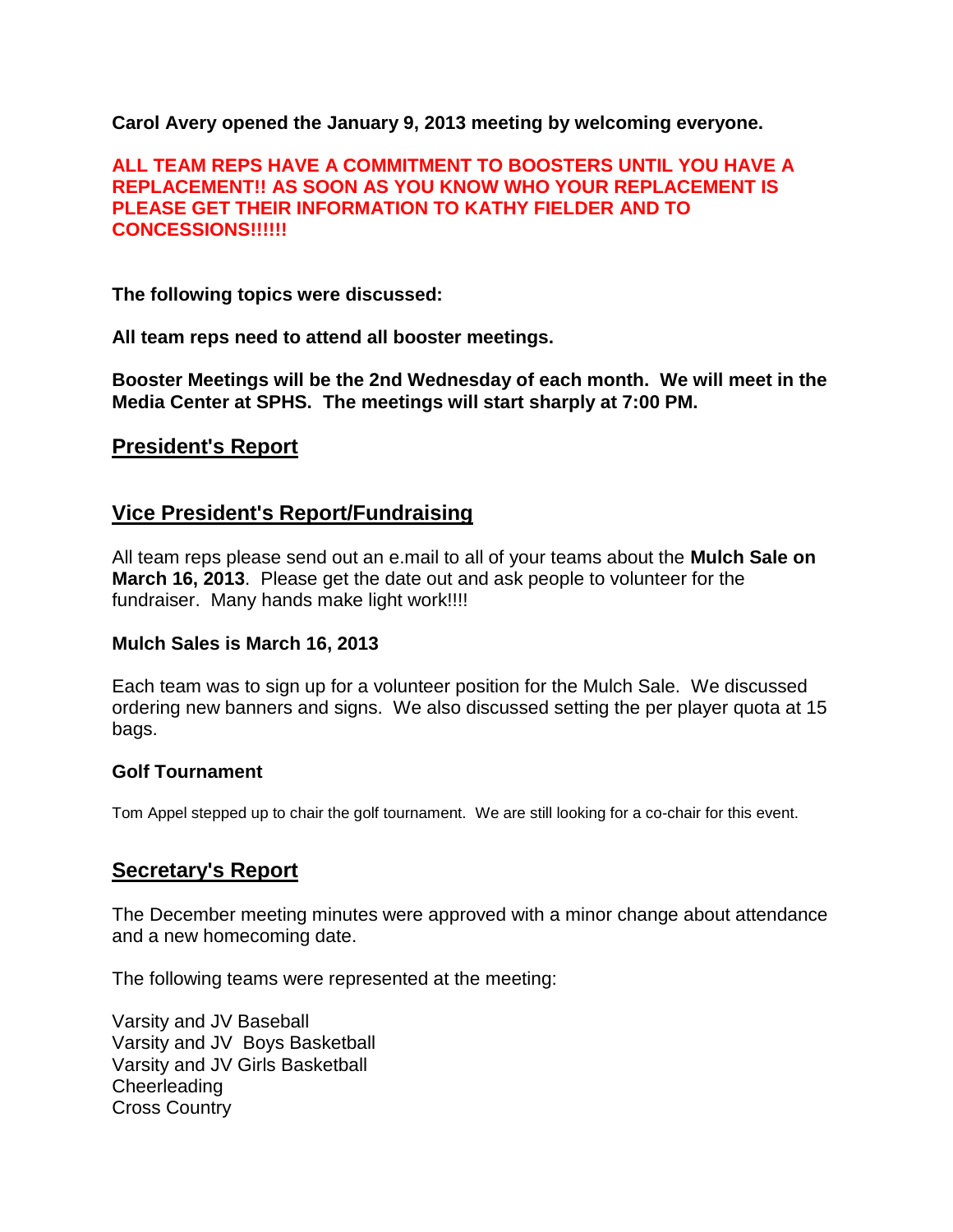Varsity and JV Field Hockey Varsity and JV Football Golf Varsity and JV Boys Lacrosse Varsity and JV Girls Lacrosse **Softball** Swimming Varsity and JV Boys Soccer Varsity and JV Girls Soccer Varsity Tennis Indoor Track Unified Bocce Volleyball **Wrestling** 

### **All reps are suppose to come to all booster meetings or if you cannot attend you are to send a replacement!!!!!**

The following teams were **not** represented at the meeting:

Allied Bowling Unified Tennis

# **Treasurer's Report**

All financial statements are up to date. Please check financials for your team when you receive copies, sometimes there are mistakes and they need to be reported and corrected. You can check you accounts on the website or e.mail Jim Henstrand atihenstrand@mtb.com

# **Membership**

You can download membership forms from the website. If you have any membership questions or you want to know the membership status of your team you can e.mail Becky Hogan at [rlhogan1@yahoo.com](mailto:rlhogan1@yahoo.com)

**Hardship cases must come from the coach. If you team has a hardship case the coach needs to get in touch with Becky Hogan.**

## **Athletic Director's Report**

**Spring Sports Tryouts begin March 1, 2013**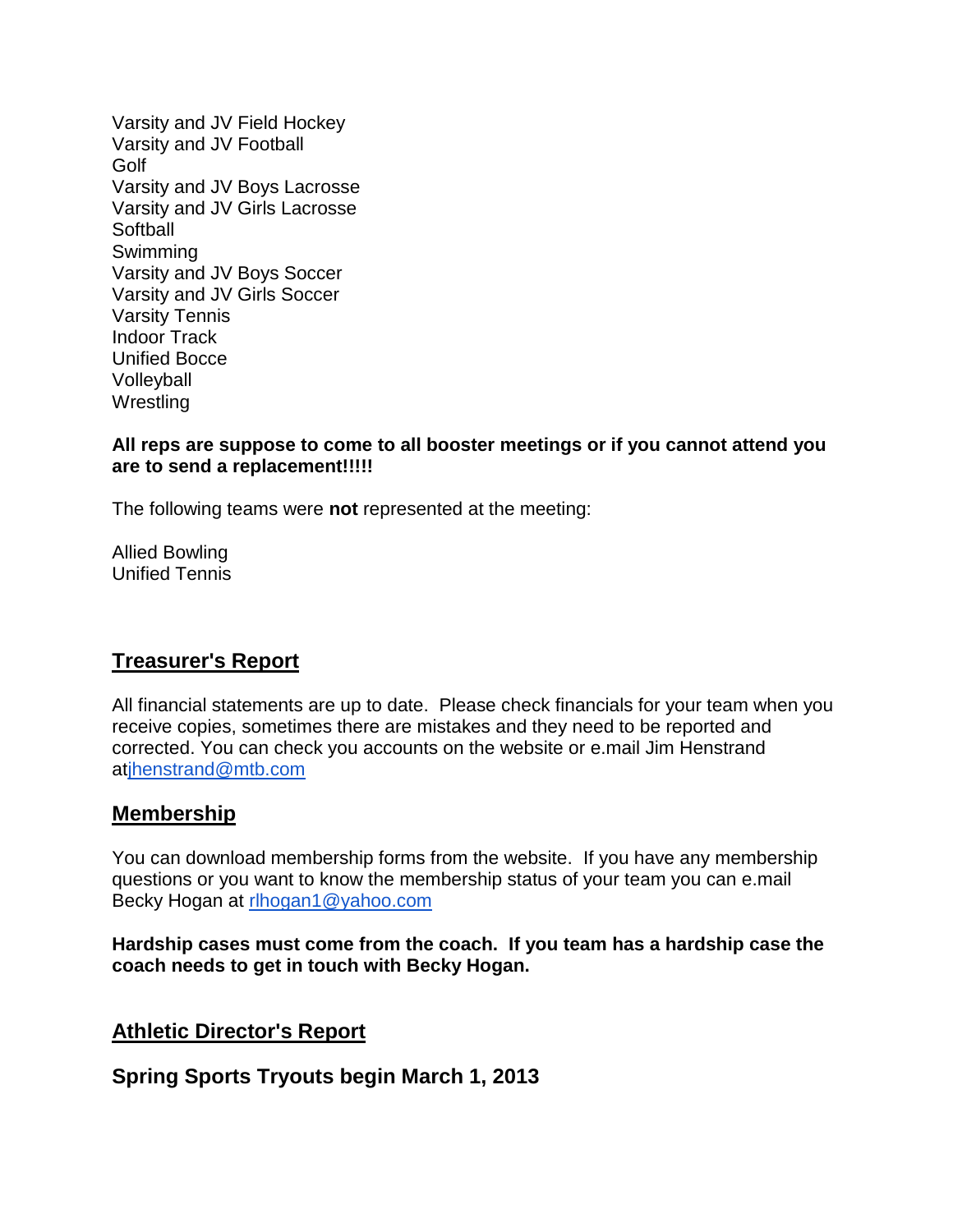## **Spring Sports Registration will be February 21, 2013 at 4:00 in the SPHS cafeteria**

# **Spring Sports Pictures will be taken on March 19, 2013**

# **SPHS is hosting a college lacrosse game on March 8, 2013 at 8:00 PM**

The baseball safety fence is progressing and Bob Felts is going to save us \$700.00 on the concrete work alone from the original quote.

## **New School updates:**

New Field House will have 4 rooms for teams (2) for home teams and (2) for visiting teams, bathrooms and storage

The new gym will seat 1,600

AA Co will provide (1) irrigated bermuda field and (3) regular fields

It will take 42 months to complete the new school and we will not have use of any of our outdoor fields except the baseball and softball fields.

Athletic Trainer - Casey Thompson - ATI

Homecoming for the 2013/2014 school year will be the weekend of October 4, 2013. We will host Meade in football on October 4, 2013. The Homecoming Dance will be October 5, 2013. The Hall of Fame Dinner may move to this weekend if possible. Look for further notice.

# **Administration Report**

# **Concessions**

**The new concession stand chair is Cindy Wright, please welcome her and help make her job easier by fulfilling your concession stand duties.**

## **Team Schedules**

You can access your team's game schedule at [www.digitalsports.com](http://www.digitalsports.com/) or going to the [www.aacps.org](http://www.aacps.org/) website clicking on SPHS then Athletics. **Falcon's Sportsline number is 410-544-5302**